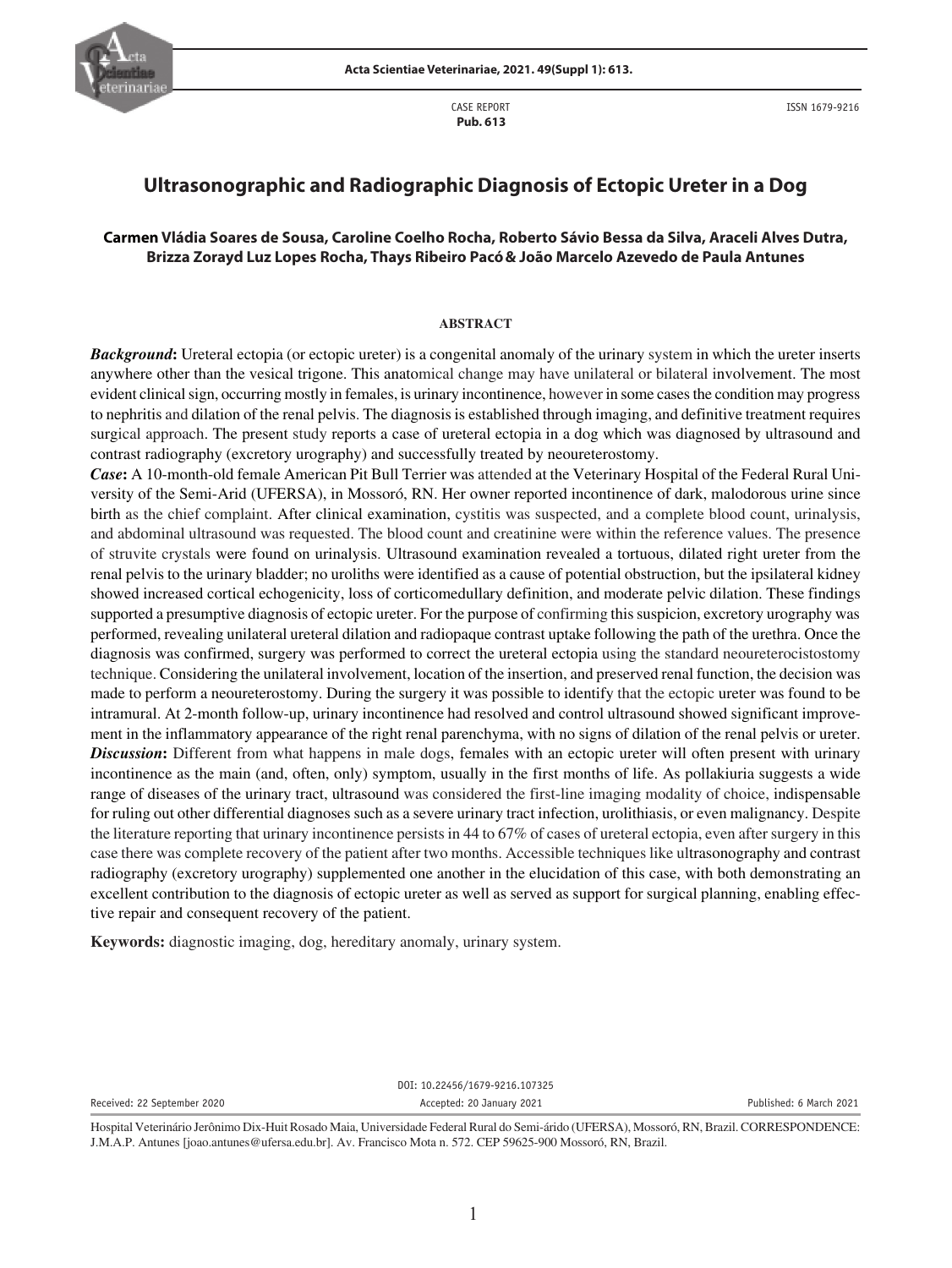## **INTRODUCTION**

Ureteral ectopia is a congenital disorder that occurs when one or both ureters open into any area other than the vesical trigone [5]. Anomalous insertions in the bladder neck, uterus, vagina, and prostatic urethra have been reported [4]. The ectopic ureter can be classified as intramural, when it is attached to the bladder mucosa, or extramural, when it passes externally and independently of the bladder [1].

The most common clinical sign is urinary incontinence. In females, this occurs even at younger ages. Conversely, it is rare in males due to the replacement of the action of the bladder sphincter by the ureteral muscle; incontinence may appear only in old age [2,5]. Other reported signs are perivulvar or preputial dermatitis, recurrent cystitis, and secondary pyelonephritis [9].

The diagnosis is made by a combination of history, clinical signs, laboratory tests, and imaging. Ultrasonography and excretory urography are the most common imaging modalities; cystoscopy and computed tomography may be performed if necessary [5,8]. Definitive treatment is surgical. The choice of technique depends on the type of ureteral ectopia, the insertion site, renal function, and concomitant anomalies, if any [3]. Approximately 65% of cases achieve a satisfactory outcome after surgery [5].

## **CASE**

A 10-month-old unspayed female American Pit Bull Terrier, weighing 24.4 kg, was attended at the Veterinary Hospital of the Federal Rural University of the Semi-Arid (UFERSA), Mossoró, Rio Grande do Norte, Brazil, with a chief complaint of incontinence of dark, malodorous urine since birth. On physical examination, normal active behavior was observed; the abdomen was nontender to palpation, mucous membranes pink and moist, and the heart and respiratory rate normal. The owner reported normal bowel movements and eating and drinking habits, as well as up-to-date vaccinations. The nervous and locomotor systems were within normal limits. Cystitis was suspected, and a complete blood count, urinalysis, and abdominal ultrasound were performed.

Blood counts and creatinine were within normal range; the urinalysis report noted the presence of struvite crystals. Ultrasound examination was performed with the animal in dorsal recumbency after wide shaving of the abdomen. A linear transducer

with 5-10 MHz frequency (Infinit 7V, Ultramedic $\circledR$ )<sup>1</sup>, and water-based gel were used. During examination, the left kidney was normal in size and parenchymal architecture, while the right kidney showed signs of nephritis and moderate pyelectasis (Figure 1). The right ureter was visualized throughout its length. It was tortuous, intensely mobile, and dilated to approximately 1 cm from the takeoff at the renal pelvis to the dorsocaudal region of the urinary bladder (Figure 2). The latter was moderately filled with urine and a small amount of sediment; the bladder wall was thickened. As no structures that could cause ureteral obstruction and consequent pyelectasis were observed, a diagnostic hypothesis of unilateral ureteral ectopia was proposed. The other abdominal organs evaluated were normal at the time of ultrasound examination.

To confirm the diagnostic suspicion of ectopic ureter, excretory urography was performed under sedation. For bowel preparation, the diet was restricted to wet food only 72 h before the procedure and subsequently to liquids only, plus mineral oil and simeticona [75 mg/ kg - Luftal<sup>®2</sup>] agents every 8 h, in the 24 h immediately before the procedure. As a contrast medium, ioversol (Optiray® 320 solution for injection  $68\%)$ <sup>3</sup> was used intravenously, at a dose of 600 mg/kg. First, a set of plain radiographs was obtained, followed by additional films immediately after administration of the contrast medium and 5, 20, and 40 min thereafter. All were obtained in ventrodorsal and right lateral projections.

There was no evidence of changes in the urinary or gastrointestinal tracts on the plain radiographs obtained (Figure 3A & 3B). However, during the nephrogram phase, immediately after administration of the contrast medium, a slight homogeneous increase in radiopacity was seen in the renal cortices, showing regular contours and normal size bilaterally; the ureters were not visualized (Figure 3C & 3D). During the pyelogram phase, most evident 20 to 40 min. after the administration of the contrast medium, contrast uptake was observed in the renal pelves, ureters, and bladder (Figure 3E & 3F). In addition to mild pyelectasis in the right kidney, we found that the ipsilateral ureter was dilated and tortuous for most of its course, extending to the vicinity of the bladder. Moreover, the final continuity of this ureter was visible, following the adjacent urethra, changes which are also suggestive of ureteral ectopia with insertion into the urethra or even communicating with the outside medium.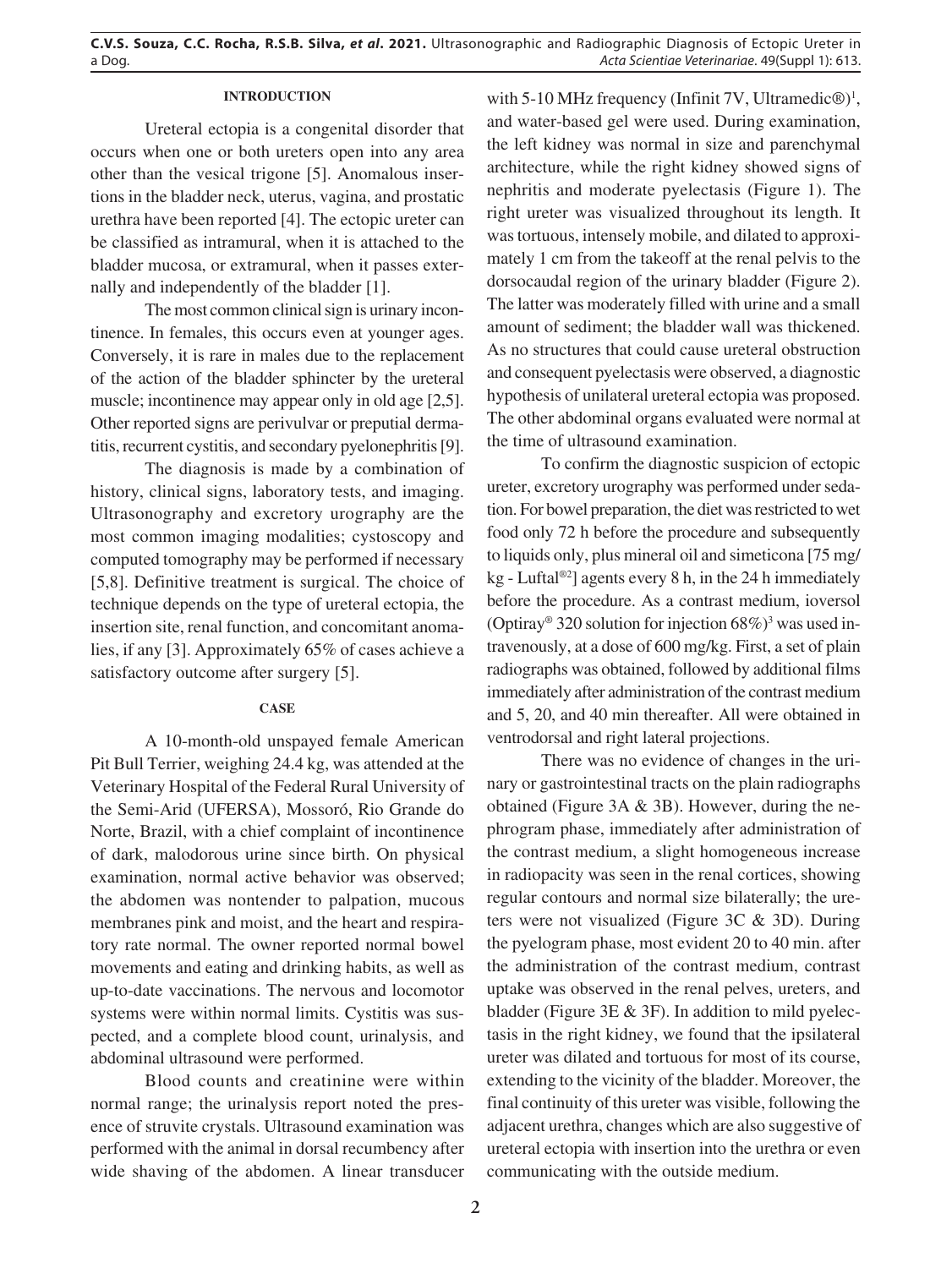Once the diagnosis of unilateral ureteral ectopia was confirmed, surgical correction was performed. Intraoperatively, an ectopic ureter of the intramural type was found, in close relationship with the submucosa of the bladder and urethra and emptying into the vagina, communicating directly with the external environment. A new orifice communicating the ureter with the urinary bladder was made, a unilateral neoureterostomy was performed, and the ectopic orifice was closed. Ovariohysterectomy was also performed. The animal was discharged on the same day. At 15-day follow-up, her owner reported an uneventful recovery and no further episodes of urinary incontinence.

Two months after surgery, a follow-up ultrasound examination revealed evident improvement of the right kidney, which exhibited an almost normoechoic parenchyma, slightly more evident corticomedullary definition, absence of pyelectasis, and no visible dilation of the ipsilateral ureter. In addition, the bladder presented normal ultrasound characteristics (Figure 4).

# **DISCUSSION**

In this case, the normal complete blood count and finding of struvite crystals on urinalysis corroborates the hypothesis of a bacterial urinary infection, since ectopic ureter is known to predispose animals to cystitis [9]. The creatinine values were still within reference range for the species, indicating absence of renal function impairment.

The main clinical sign in cases of ectopic ureter, especially in females, is urinary incontinence [1]. In the case presented herein, this was the only outward sign of any issue according to the dog's owner; thus, ultrasound was considered the first-line imaging modality of choice, aiming to address clinical suspicion and rule out the other differentials of urinary incontinence, such as severe urinary infection, urolithiasis, or even malignancy [12].

Although ultrasound showed clear signs that corroborated the suspicion of ureteral ectopia, excretory urography was still necessary for diagnostic confirmation and demonstration of impairment in the urinary tract. In this case, contrast radiography was able to detect those changes visible on ultrasound examination, such as pyelectasis and unilateral ureteral dilation. Other authors report excretory urography as sufficient to elucidate the diagnosis of ectopic ureter [7]; however, ultrasound is well established as a less expensive, simpler, and noninvasive alternative. It may be particularly useful in the initial workup of cases in



Figure 1. Ultrasonographic images of the kidneys. A- Right kidney: Increased cortical echogenicity, loss of corticomedullary definition, and dilation of the renal pelvis (pyelectasis). B- Left kidney, showing normal ultrasound characteristics. [Source: HOVET-UFERSA, 2018].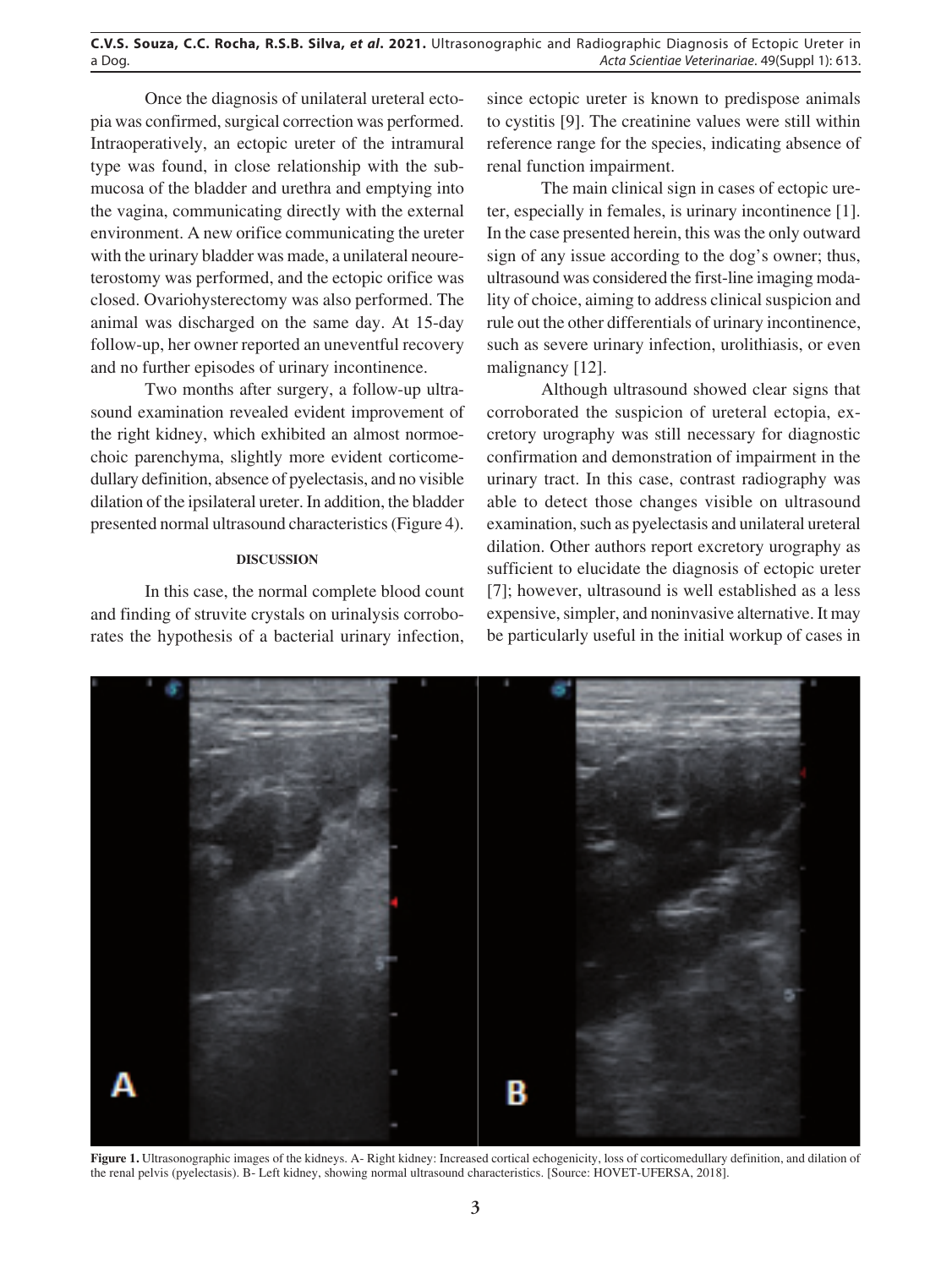

**Figure 2.** Ultrasonographic images of the right kidney, in cross-section. A- Dilated pelvis and ureter (arrow). B & C- Trajectory of the ureter to the bladder. D- Differentiation of the ureter (arrow) and blood vessels (red and blue) can be seen through Doppler ultrasonography. [Source: HOVET-UFERSA, 2018].

which no hypotheses have yet been ruled out from the differential diagnosis, as the clinical signs of ectopic ureter are somewhat nonspecific.

Cystoscopy has recently been reported as the most efficient method to diagnose ectopic ureter

[11]. However, this technique still has limited utility in veterinary medicine due to the attendant costs and need for specialized services. Computed tomography is a noninvasive technique but still costly alternative, limiting its routine use and making radiography and/or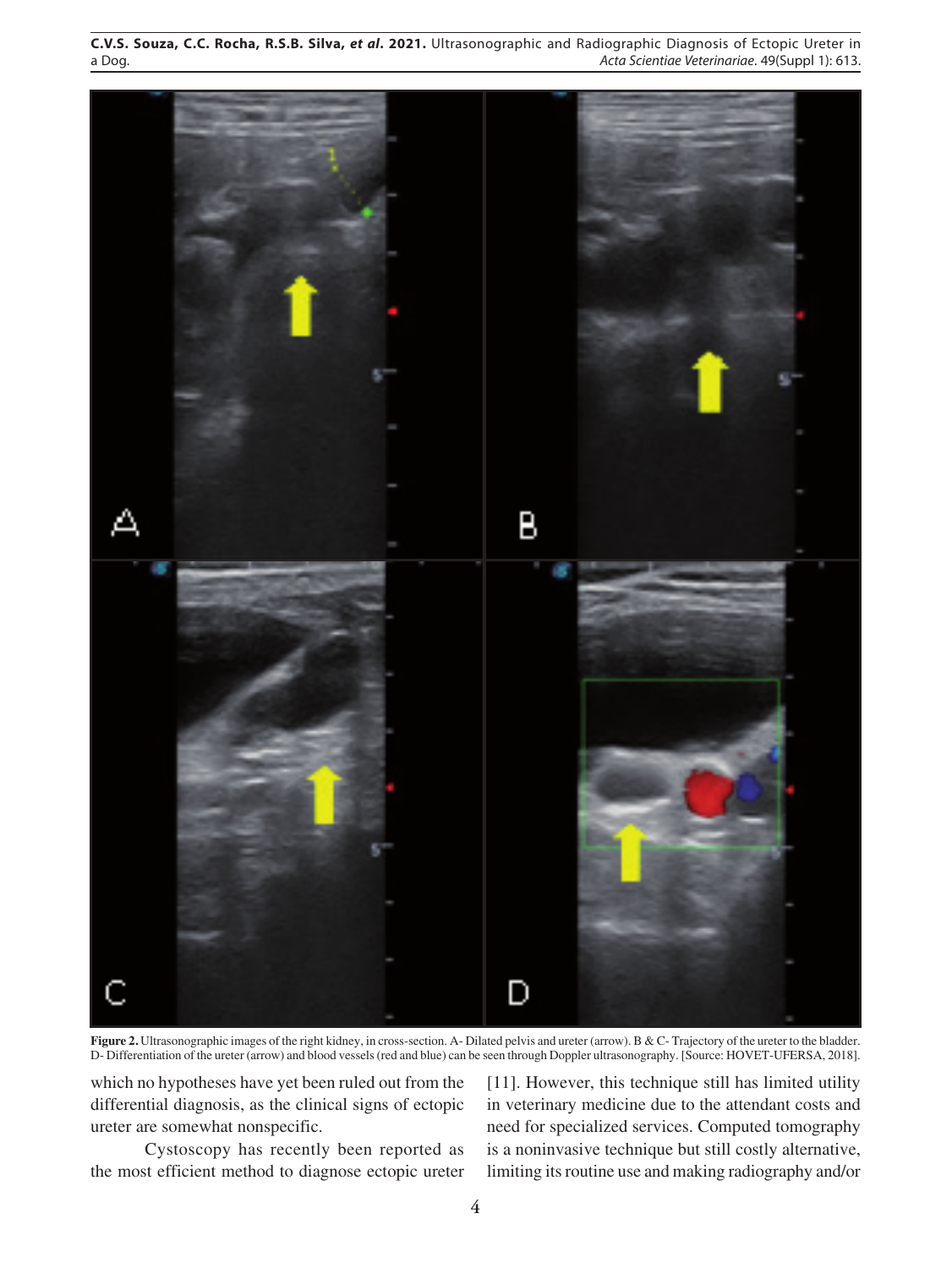

**Figure 3.** A & B- Plain abdominal radiographs of the patient before injection of the contrast medium. C & D- In the nephrogram phase, immediately after injection of the contrast medium. E & F- In the pyelogram phase, 40 min after injection of the contrast medium, showing the dilation and tortuosity of the right ureter (arrow). All radiographs obtained in ventrodorsal and right lateral projections. [Source: HOVET-UFERSA, 2018].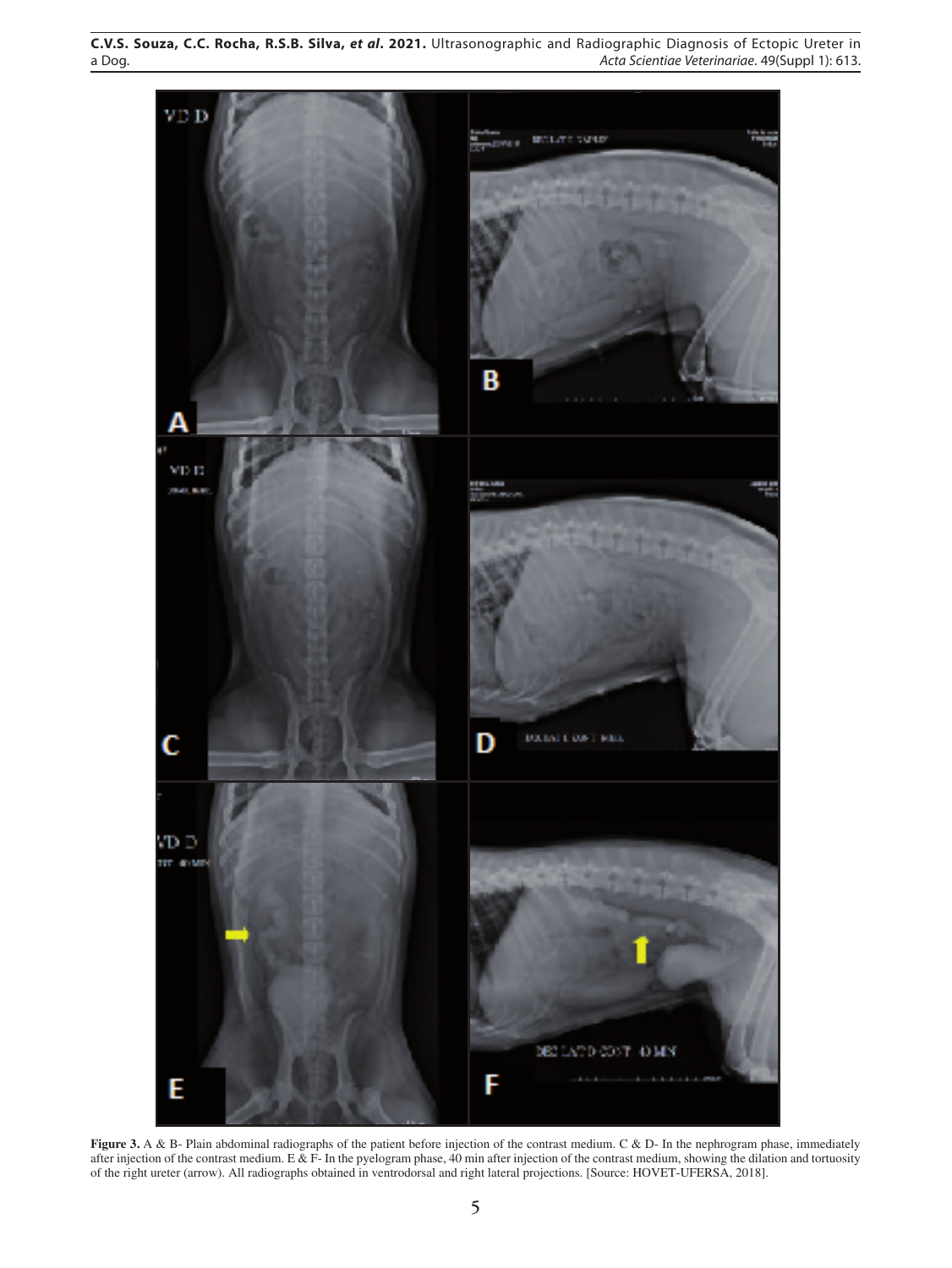

**Figure 4.** Ultrasound images of the patient 2 months after surgery. A- Improvement of the right renal parenchyma. B- Normal bladder, with no changes in the operated area. [Source: HOVET-UFERSA, 2018].

ultrasonography the imaging modalities of choice for diagnosis and treatment planning in ureteral ectopia.

Treatment of an ectopic ureter is eminently surgical. The specific approach will depend on the course and particular features of each case. In the present case, the ectopic ureter was intramural, which is the most common form reported in the literature [1]. Excision of the affected kidney and ureter was not necessary; indeed, this procedure is only justifiable in extreme cases [2]. Ovariohysterectomy was performed to prevent the possibility of heritable transmission of any anomalies.

Urinary incontinence persists in 44 to 67% of cases of ureteral ectopia even after surgery [10]. In the case reported herein, the incontinence resolved in less than 2 weeks after neoureterostomy. This successful outcome may be explained at least partly by studies

that report a higher incidence of therapeutic failure in cases of bilateral ureteral ectopia [6].

This report demonstrates that readily accessible techniques as ultrasonography and contrast radiography (excretory urography) are both essential and sufficient for the diagnosis of ectopic ureter. Both modalities allow visualization of changes highly specific for this condition, as well as suggest the possible location of mal-insertion of the ureter.

#### MANUFACTURERS

1 Ultramedic Equipamentos em Diagnóstico por Imagem. Porto Alegre, RS, Brazil.

2 Bristol-Myers Squibb. São Paulo, SP, Brazil.

3 Liebel-Flarsheim Company - LLC. Raleigh, NC, USA.

*Declaration of interest.* The authors report no conflicts of interest. The authors alone are responsible for the contents and writing of the paper.